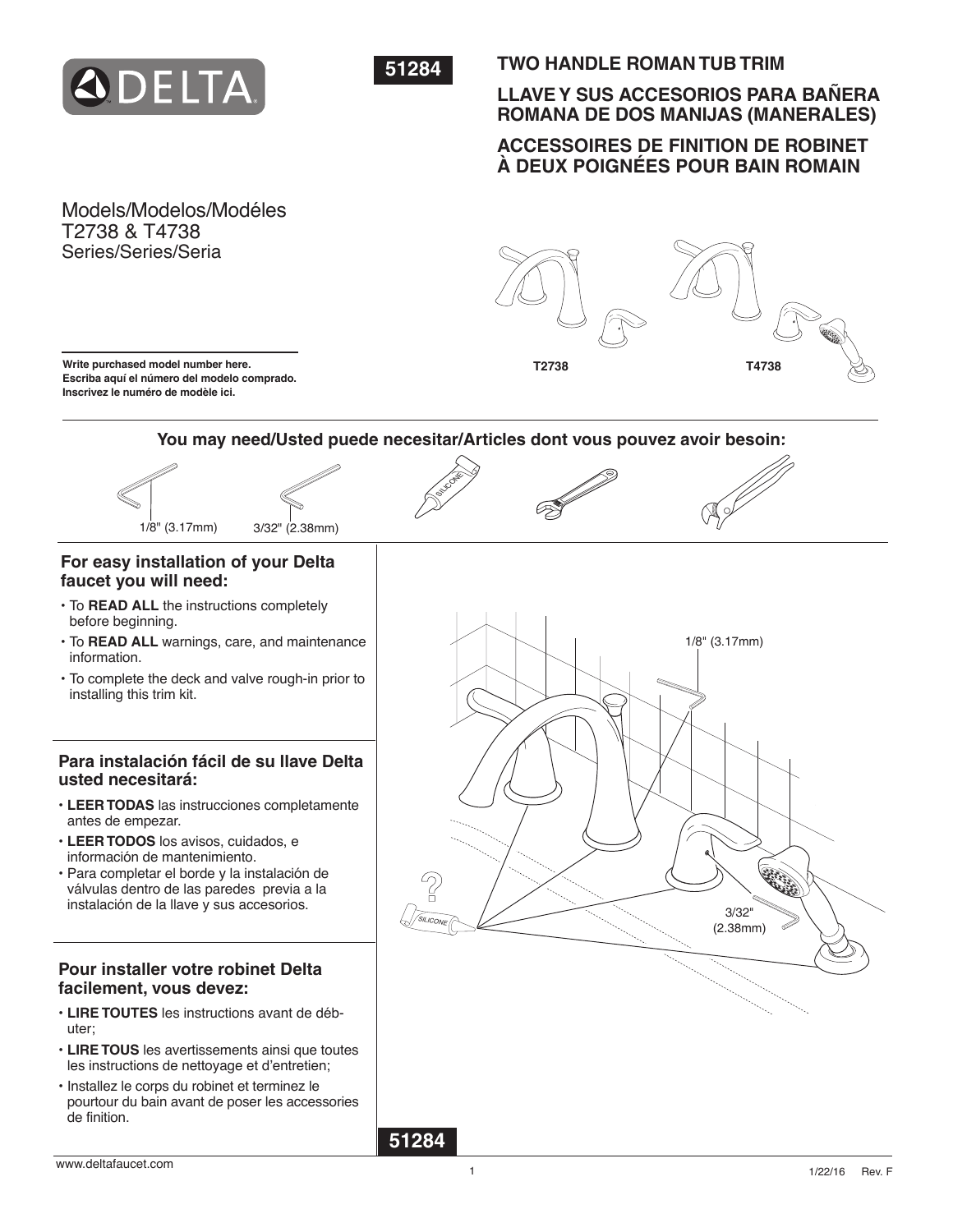#### **CLEANING AND CARE**

Care should be given to the cleaning of this product. Although its finish is extremely durable, it can be damaged by harsh abrasives or polish. To clean, simply wipe gently with a damp cloth and blot dry with a soft towel.

### **Limited Warranty on Delta® Faucets**

**Parts and Finish**

All parts (other than electronic parts and batteries) and finishes of this Delta® faucet are warranted<br>to the original consumer purchaser to be free from defects in material and workmanship for as<br>long as the original cons

Electronic Parts and Batteries (if applicable)<br>Electronic parts (other than batteries), if any, of this Delta® faucet are warranted to the original<br>Consumer purchaser to be free from defects in material and workmanship for provided on batteries.

Delta Faucet Company will replace, FREE OF CHARGE, during the applicable warranty period, any part or finish that proves defective in material and/or workmanship under normal installation,<br>use and service. If repair or replacement is not practical, Delta Faucet Company may elect to<br>refund the purchase price in

Delta Faucet Company recommends using a professional plumber for all installation and repair. We also recommend that you use only genuine Delta® replacement parts.

Delta Faucet Company shall not be liable for any damage to the faucet resulting from misuse,<br>abuse, neglect or improper or incorrectly performed installation, maintenance or repair, including<br>failure to follow the applicab

Replacement parts may be obtained by calling the applicable number below or by writing to:

**In the United States and Mexico: In Canada:** Faucet Company **Company Company Company Company Company Masco Canada Limited, Plumbing Group**<br>Technical Service Centre Product Service<br>55 E. 111th Street 350 Street 350 South Edgeware Road<br>11th Street 350 St. Thomas, Ontario, Canada N5P 4L1 1-800-345-DELTA (3358)<br>
customerservice@deltafaucet.com delta customerservice@mascocanada.com

Proof of purchase (original sales receipt) from the original purchaser must be made available to Delta Faucet Company for all warranty claims unless the purchaser has registered the product<br>with Delta Faucet Company. This warranty applies only to Delta® faucets manufactured after<br>January 1, 1995 and installed in the U

DELTA FAUCET COMPANY SHALL NOT BE LIABLE FOR ANY SPECIAL, INCIDENTAL OR<br>CONSEQUENTIAL DAMAGES (INCLUDING LABOR CHARGES) FOR BREACH OF ANY<br>EXPRESS OR IMPLIED WARRANTY ON THE FAUCET. Some states/provinces do not allow the exclusion or limitation of special, incidental or consequential damages, so these limitations and<br>exclusions may not apply to you. This warranty gives you special legal rights. You may also have<br>other rights which vary fr

This is Delta Faucet Company's exclusive written warranty and the warranty is not transferable.

If you have any questions or concerns regarding our warranty, please view our Warranty FAQs at www.deltafaucet.com, email us at customerservice@deltafaucet.com or call us at the applicable number above.

© 2016 Masco Corporation of Indiana

#### **LIMPIEZA Y CUIDADO DE SU LLAVE**

Tenga cuidado al ir a limpiar este producto. Aunque su acabado es sumamente durable, puede ser afectado por agentes de limpieza o para pulir abrasivos. Para limpiar su llave, simplemente frótela con un trapo húmedo y luego séquela con una toalla suave.

### **Garantía Limitada de las Llaves de Agua (grifos) Delta®**

**Piezas y acabado**<br>Todas las piezas (excepto las piezas electrónicas y las pilas) y los acabados de esta llave de<br>agua Delta® están garantizados al consumidor comprador original de estar libres de defectos en<br>material y fa

**Componentes electrónicos y pilas (si aplicable)**<br>Todas las piezas (salvo las pilas), si hay, de esta llave de agua Delta® están garantizadas al con-<br>sumidor comprador original de estar libres de defectos en materiales y f compra. No se garantizan las pilas.

Delta Faucet Company reemplazarà, SIN CARGO, durante el periodo de garantia aplicable, cual-<br>quier pieza o acabado que pruebe tener defectos de material y/o fabricación bajo la instalación,<br>uso y servicio normal. Si la rep tiene la opción de reembolsarle su dinero por la cantidad del precio de compra a cambio de la devolución del producto. **Estos son sus únicos recursos.** 

Delta Faucet Company recomienda que use los servicios de un plomero profesional para todas las instalaciones y reparaciones. También le recomendamos que utilice sólo las piezas de repues-to originales de Delta®.

Delta Faucet Company no será responsable por cualquier daño a la llave de agua que resulte del<br>mal uso, abuso, negligencia o mala instalación o mantenimiento o reparación incorrecta, incluy-<br>endo el no seguir los cuidados

Las piezas de repuesto se pueden obtener llamando al número correspondiente más abajo, o

escribiendo a:

**En los Estados Unidos y México:**<br>Delta Faucet Company

customerservice@deltafaucet.com

**En Ios Estados Unidos y México:**<br>
Delta Faucet Company México: Masco Canada Limited, Plumbing Group<br>
Product Service Cantre Product Service<br>55 E. 111th Street 11 (1998) Street 2000 Street Road 10 (1990 Street Road 105 Packer Road 105 Packer 1035 Pack<br>1800 345 DELTA (3358) St. Thomas, Ontario, Canada N5P 4L1<br>1800 345 DELTA (3358) customerservice@deltafaucet.com customerservice@mascocanada.com

La prueba de compra (recibo original) del comprador original debe ser disponible a Delta Faucet Company para todos los reclamos a menos que el comprador haya registrado el producto con<br>Delta Faucet Company. Esta garantía le aplica sólo a las llaves de agua de Delta® fabricadas<br>después del 1 de enero 1995 e instaladas

DELTA FAUCET COMPANY NO SE HACE RESPONSABLE POR CUALQUIER DANO<br>ESPECIAL, INCIDENTAL O CONSECUENTE (INCLUYENDO LOS GASTOS DE MANO DE<br>OBRA) POR EL INCUMPLIMIENTO DE CUALQUIER GARANTÍA EXPRESA O IMPLÍCITA DE<br>LA LLÁVE DE AGUA. especiales, incidentales o consecuentes, por lo que estas limitaciones y exclusiones pueden no<br>aplicarle a usted. Esta garantía le otorga derechos legales. Usted también puede tener otros<br>derechos que varían de estado/prov

Esta es la garantía exclusiva por escrito de Delta Faucet Company y la garantía no es transfer-<br>ible.

Si usted tiene alguna pregunta o inquietud acerca de nuestra garantía, por favor, vea nuestra sección de preguntas frecuentes FAQ sobre la garantía en www.deltafaucet.com, también puede enviarnos un correo electrónico a customerservice@deltafaucet.com o llámenos al número que le corresponda anteriormente incluido.

© 2016 Masco Corporación de Indiana

### **INSTRUCTIONS DE NETTOYAGE**

Il faut le nettoyer avec soin. Même si son fini est extrêmement durable, il peut être abîmé par des produits fortement abrasifs ou des produits de polissage. Il faut simplement le frotter doucement avec un chiffon humide et le sécher à l'aide d'un chiffon doux.

### **Garantie limitée des robinets Delta®**

#### **Pièces et finis**

Toutes les pièces (à l'exception des composants électroniques et des piies) et tous les finis de<br>ce robinet Delta® sont protégés contre les défectuosités du matériau et les vices de fabrication<br>par une garantie qui est con

#### **Composants électroniques et piles (le cas échéant)**

Si ce robinet Delta® comporte des composants électroniques, ces composants (à l'exception des<br>piles) sont protégés contre les défectuosités du matériau et les vices de fabrication par une garan-<br>tie consentie au premier a Dans le cas d'une utilisation commerciale, la garantie est d'un an à compter de la date d'achat. Aucune garantie ne couvre les piles.

Delta Faucet Company remplacera, GRATUITEMENT, pendant la période de garantie applicable,<br>toute pièce ou tout fini qui présentera une défectuosité du matériau et/ou un vice de fabrication<br>pour autant que le robinet ait été

Delta Faucet Company recommande de confier l'installation et la réparation à un plombier professionnel. Nous vous recommandons également d'utiliser uniquement des pièces de rechange authentiques Delta®.

Delta Faucet Company se dégage de toute responsabilité à l'égard des dommages causés au robinet en raison d'un mauvais usage, d'un usage abusif, de la négligence ou de l'utilisation d'une<br>méthode d'installation, de maintenance ou de réparation incorrecte ou inadéquate, y compris les<br>dommages résultant du non-

Pour obtenir des pièces de rechange, veuillez appeler au numéro applicable ci-dessous ou écrire à l'adresse applicable ci-dessous.

**Aux États-Unis et au Mexique :**<br>Delta Faucet Company Product Service Technical Service Centre<br>
55 E. 111th Street<br>
55 E. 111th Street customerservice@deltafaucet.com customerservice@mascocanada.com

**Aux États-Unis et au Mexique : Aux Canada Aux États-Unis et au Mexique :**<br>Delta Faucet Company Masco Canada Limited, Plumbing Group<br>Product Service 55 E. 111th Street 350 South Edgeware Road<br>| Indianapolis, IN 46280 South Street 350 South Edgeware Road<br>| 1-800-345-DELTA (3358) \$ 1-800-345-DELTA (3358) Indianapolis, IN 46280 St. Thomas, Ontario, Canada N5P 4L1 1-800-345-DELTA (3358) 1-800-345-DELTA (3358)

La preuve d'achat (reçu original) du premier acheteur doit être présentée à Delta Faucet Company<br>pour toutes les demandes en vertu de la garantie, sauf si le produit a été enregistré auprès de Delta<br>Faucet Company. La pré

DELTA FAUCET COMPANY SE DÉGAGE DE TOUTE RESPONSABILITÉ À L'ÉGARD DES DOMMAGES PARTICULIERS, CONSECUTIFS OU INDIRECTS (Y COMPRIS LES FRAIS<br>DE MAIN-D'OEUVRE) QUI POURRAIENT RÉSULTER DE LA VIOLATION D'UNE GARANTIE<br>IMPLICITE OU EXPLICITE QUELCONQUE SUR LE ROBINET. Dans les États ou les province garantie vous donne des droits précis qui peuvent varier selon l'État ou la province où vous résidez.

La présente garantie écrite est la garantie exclusive offerte par Delta Faucet Company et elle n'est pas transférable.

Si vous avez des questions ou des préoccupations en ce qui concerne notre garantie, veuillez<br>consulter la page Warranty FAQs à www.deltafaucet.com, faire parvenir un courriel à custom-<br>erservice@deltafaucet.com ou nous app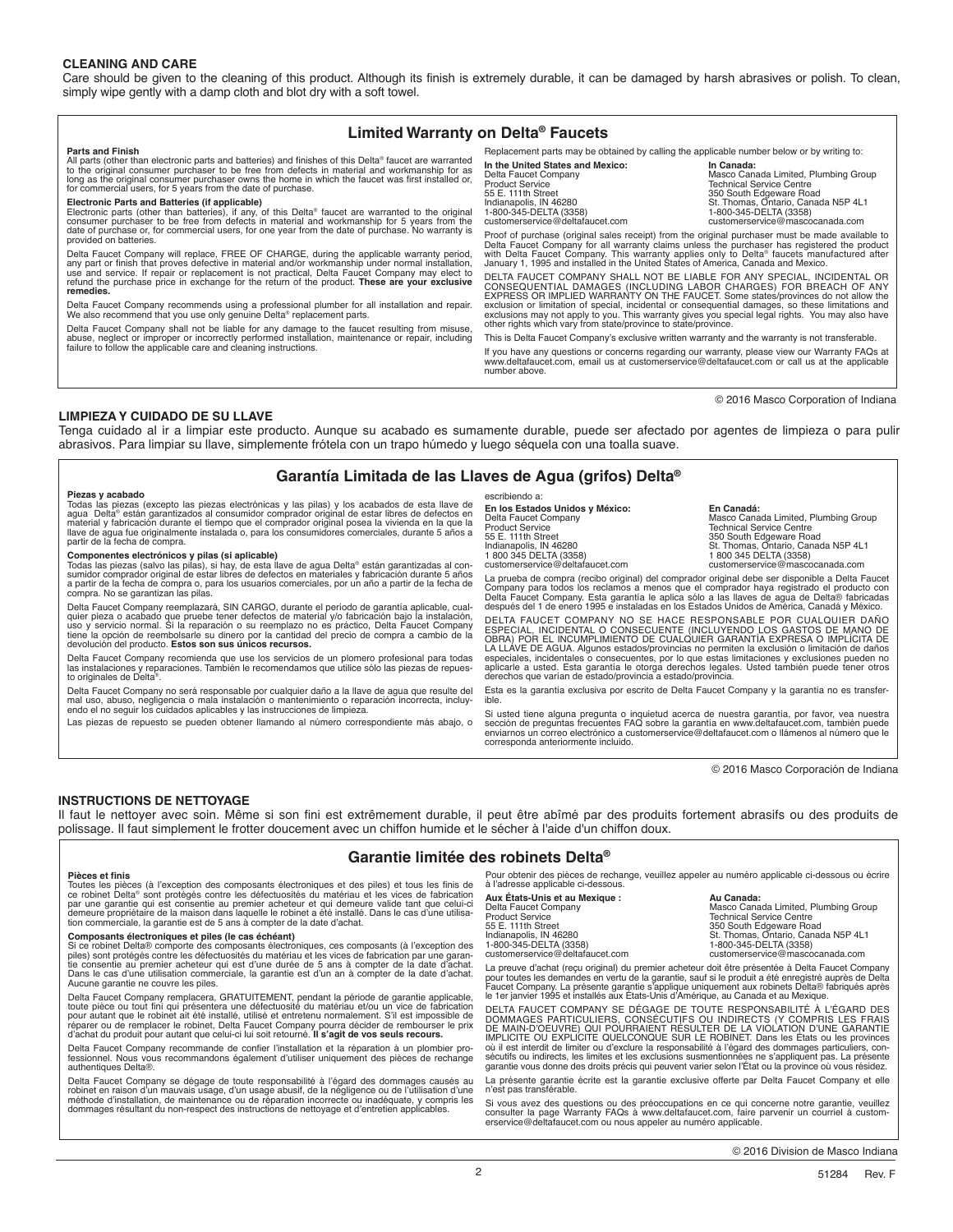

#### **Backflow Protection System**

Your Brizo® hand shower incorporates a backflow protection system that has been tested to be in compliance with ASME A112.18.3 and ASME A112.18.1 / CSA B125.1. It incorporates two certified check valves in series, which operate independently and are integral, non-serviceable parts of the wand assembly.

#### **Sistema de protección contra el contraflujo**

Ducha de mano Brizo® tiene un sistema de proteción contra el contraflujo, incorporado, que ha sido probado para cumplir con los requisitos de ASME A112.18.3 y ASME A112.18.1 / CSA B125.1. Este incorpora en la pieza de mano dos válvulas de retención o checadoras certificadas en una serie, las cuales operan independientemente y son piezas integrantes que no requieren servicio.

#### **Dispositif anti-siphonnnage**

Douche à main Brizo® comporte un dispositif anti-siphonnage qui a été éprouvé et qui est conforme aux normes ASME A112.18.3 et ASME A112.18.1 / CSA B125.1. Ce dispositif se compose de deux clapets indépendants homologués, montés en série dans le tube rigide, qui sont non réparables.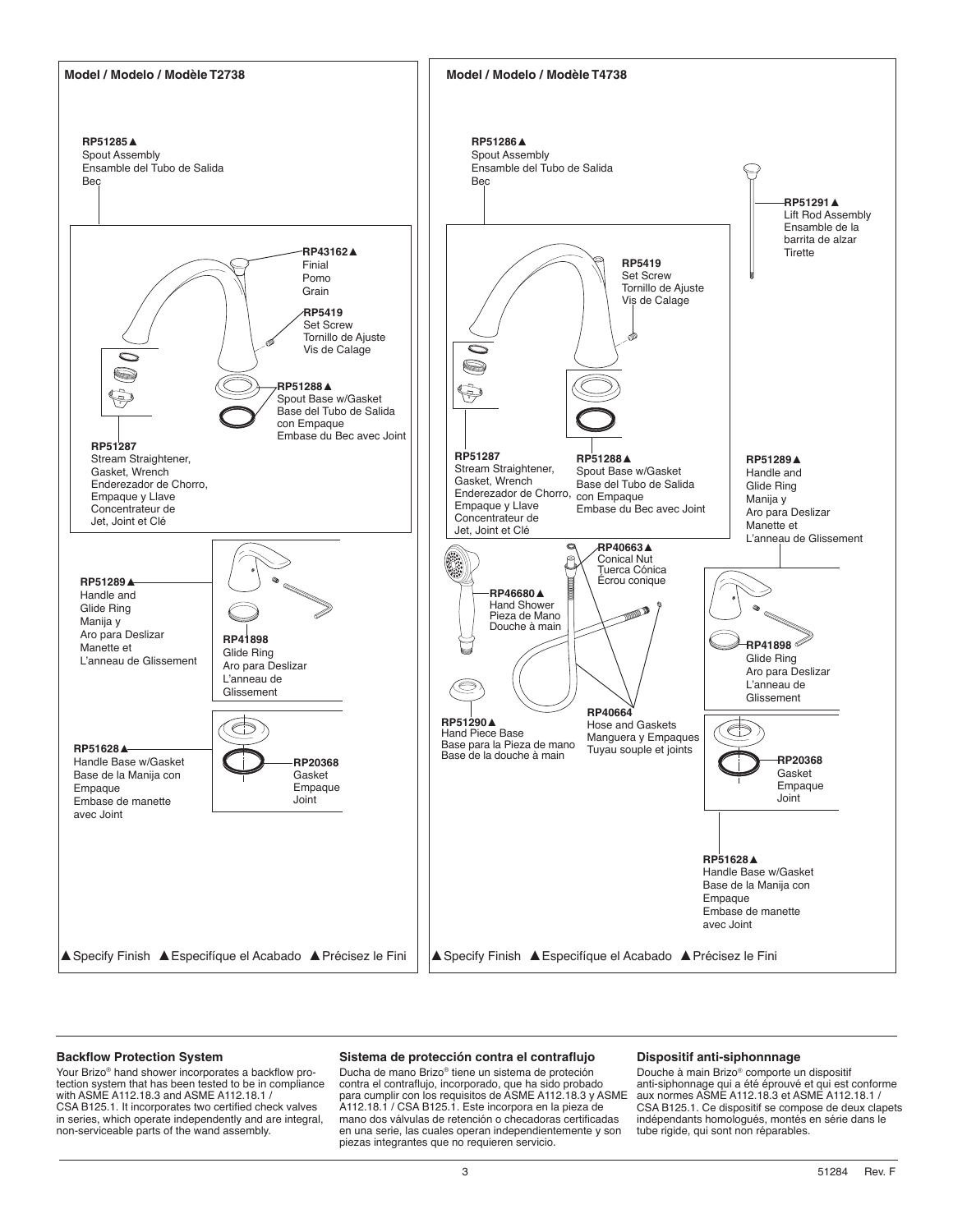



## **Maintenance**

- **A. If faucet leaks from spout outlet:** Shut off water supplies Replace Seats and Springs (1).\*
	- **If leak persists:** Shut off water supplies Replace Stem Unit Assembly (2).\* \*Install stems (2) correctly for proper handle rotation:
	- •For **lever handles,** the stops (3) must point to the right when installed.

## **Mantenimiento**

- **A. Si la llave de agua tiene filtración desde la salida del agua del surtidor:**  Cierre los suministros de agua Reemplace los Asientos y Resortes (1).\*
	- **Si la filtración persiste:** Cierre los suministros de agua Reemplace la Unidad de la Espiga (2).\*
	- \*Instale las espigas (2) correctamente para obtener una rotación correcta: • Para **manijas estilo palanca**, cuando se instalan los topes (3) deben
	- estar en dirección hacia la derecha.



If faucet does not divert water from the spout to the hand shower, check that the lift rod (1) is securely threaded into the diverter (2). If the problem persists remove the lift rod and spout. Replace the diverter assembly RP40668.

### **Modelo T4738 B.**

Si la llave de agua no desvía el agua del surtidor hacia la regadera de mano, examine si la barrita de alzar (1) está fijamente enroscada en el desviador (2). Si el problema persiste quite la barrita de alzar y el surtidor. Reemplace el desviador con RP40668.

## **Entretien**

- **A. Si le robinet fuit par la sortie du bec :** Interrompez l'arrivée d'eau Remplacez les sièges et les ressorts (1).**\*** 
	- **Si la fuite persiste :** Interrompez l'arrivée d'eau. Remplacez la cartouche (2).\* \*Installez les cartouches (2) correctement pour que les manettes pivotent dans le bon sens :
	- Dans le cas des **manettes à levier**, les butées (3) doivent pointer droite après l'installation.

**Modèle T4738** Si le robinet ne dérive pas l'eau du bec vers la douche à main, assurez-vous **B.** que la tirette (1) est bien vissée dans la dérivation (2). Si le problème persiste, retirez la tirette et le bec. Remplacez la dérivation RP40668.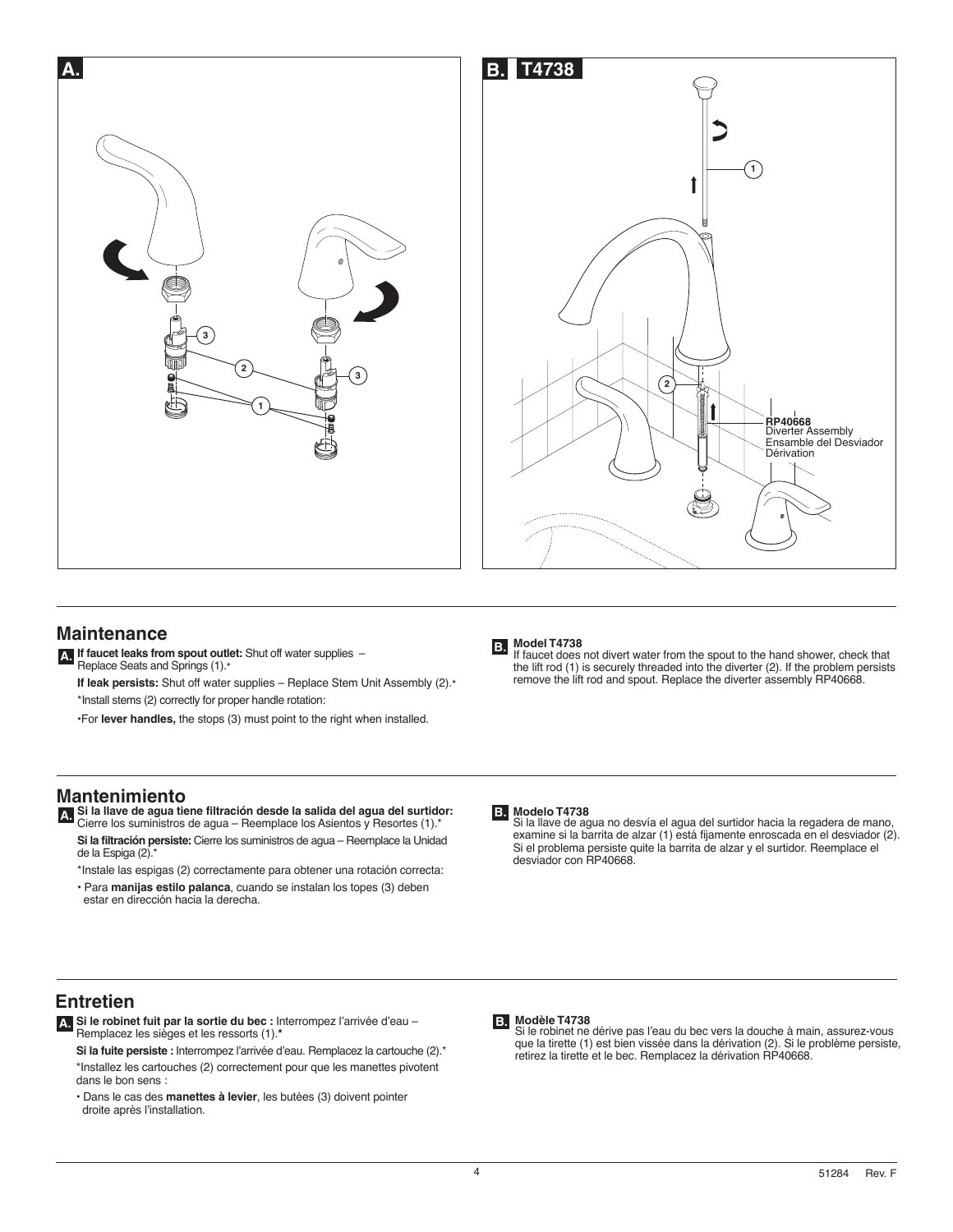

**de la plage doivent être terminées avant l'installation du kit de finition.**

**Modèle T2738**

Desserrez le capuchon d'essai (1) et jetez-le.

#### **Modèle T4738**

Enlevez la vis de calage (1). Retirez le capuchon d'essai (2) et jetez-le.





Screw bases (1) with gaskets (2) over end valves (3). **Option: Use silicone under the gasket if deck is uneven. IMPORTANT: (T4738) Remove orange lift rod retainer (4) prior to spout installation. To remove retainer, hold spout (5) firmly over flat surface and pull up on lift rod (6). The orange retainer should drop from bottom of spout. Properly dispose of retainer.** Install gasket (7), base (8) and spout (5) on the spout adapter (9). Be sure spout is resting firmly on the deck. Install set screw (10) and tighten to secure the spout. Model T2738 proceed to step 4. Model T4738 proceed to step 3.

Atornilles las bases (1) con los empaques (2) sobre las válvulas extremas (3). OPCION: Use silicón por debajo del empaque si el borde está<br>desnivelado. **IMPORTANTE: (T4738) Quite el mecanismo de retención anaranjado de la barrita de alzar (4) antes de la instalación del surtidor. Para quitar el mecanismo de retención, sujete el surtidor (5) firmemente sobre una superficie plana y hale la barrita de alzar (6). El mecanismo de retención deberá caer desde el fondo del surtidor. Deseche el mecanismo de retención apropiadamente.** Instale el empaque (7), la base (8) y el tubo de salida (5) en el adaptador del tubo de salida (9). Asegúrese de que quede apoyado firmemente en el borde. Instale el tornillo de ajuste (10).y apriete para fijar el tubo de salida. Modelo T2738, siga con el paso 4. Modelo T4738, siga con el paso 3.

Vissez les bases (1) avec les joints (2) sur les soupapes (3). **FACULTATIF: si la plage est inégale, appliquez du composé d'étanchéité à la silicone sous le joint. IMPORTANT : (T4738) Enlevez la pièce de retenue orange (4) de la tirette avant d'installer le bec. Pour enlever la pièce de retenue, placez le bec (5) sur une surface plane et tenez-le solidement, puis tirez sur la tirette (6). La pièce de retenue orange doit se détacher et sortir de la partie inférieure du bec. Jetez la pièce de retenue.** Posez le joint (7), la base (8) et le bec (5) sur l'adaptateur de bec (9). Assurez-vous que le bec s'appuie fermement sur la surface. Posez la vis de réglage (10) et serrez-la à fond pour bien fixer le bec. Si vous installez un modèle T2738, passez à l'étape 4. Si vous installez un modèle T4738, passez à l'étape 3.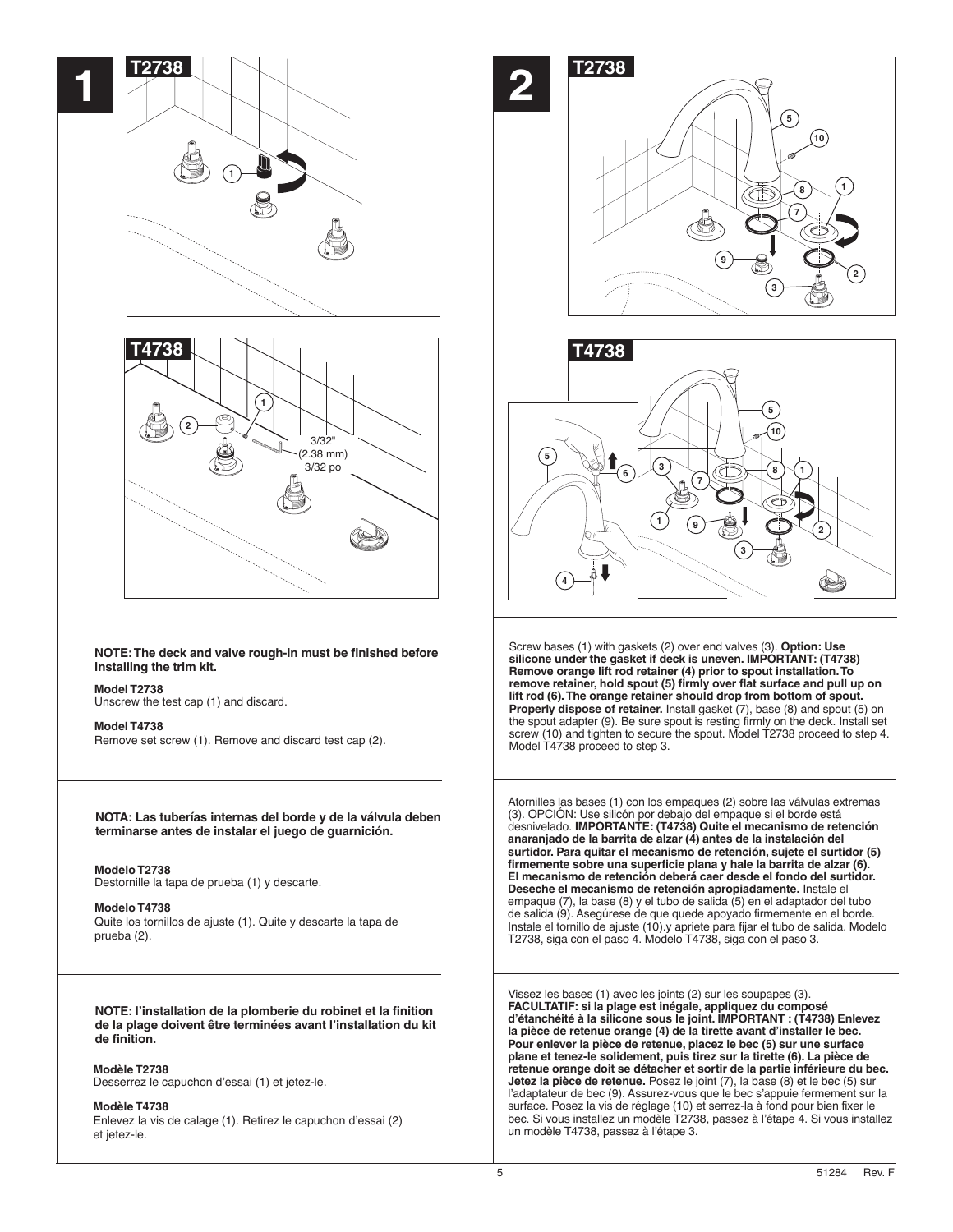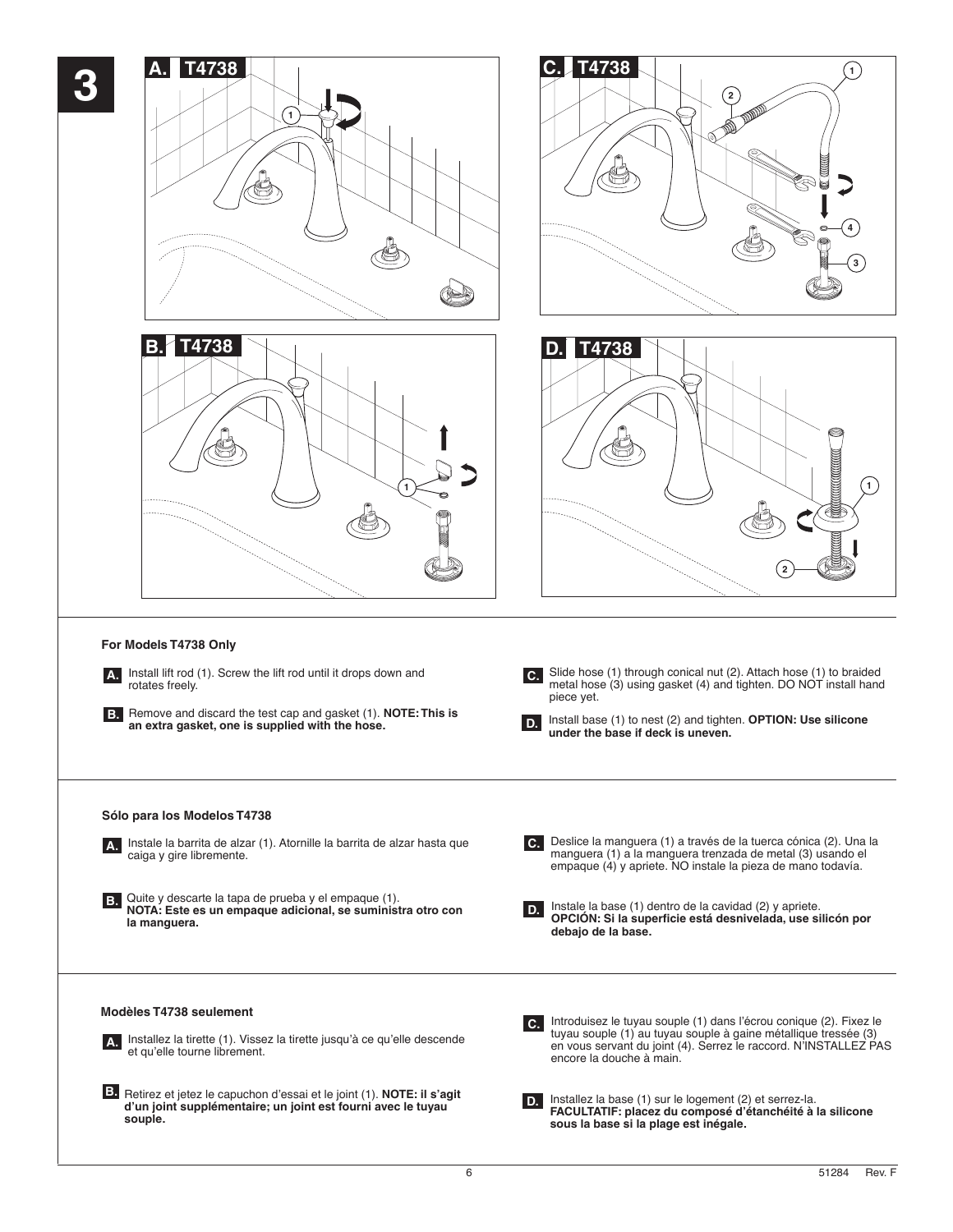

Install handles. **Be sure glide ring (1) is properly seated in bottom of handle before installing.** If either handle does not rotate in the correct direction, do the following:

1. Be sure that the end valves are installed correctly (with the hot valve on the **LEFT** and both inlet tubes installed AWAY from the spout). 2. Turn off the water supplies and remove the handle, bonnet nut, and stem unit.

3. Refer to the Maintenance Section (page 4) for correct stem unit orientation and reassemble.

#### Instale las manijas. **Antes de instalar, asegúrese que el aro para deslizar (1) esté apropiadamente colocado en la parte inferior de la manija.** Si alguna de las manijas no gira hacia la dirección correcta, haga lo siguiente:

1. Asegúrese que las válvulas extremas están instaladas correctamente (con la válvula caliente en la IZQUIERDA y ambos tubos de entrada de agua instalados en dirección al CONTRARIO del surtidor).

2. Cierre los suministros de agua y quite la manija, la tuerca tapa, y la unidad de la espiga.

3. Vea la sección de mantenimiento (página 4) para obtener la orientación correcta de la unidad de la espiga y ensamble otra vez.

#### Installez les poignées. **Assurez-vous que l'anneau de glissement (1) est bien calé au fond de la poignée avant l'installation.** Si l'une ou l'autre des poignées ne tourne pas dans le bon sens, suivez les instructions ci-après.

1. Assurez-vous que les soupapes sont installées correctement. La soupape d'eau chaude doit se trouver à GAUCHE et les deux tubes d'entrée d'eau doivent se trouver À L'ÉCART du bec.

2. Interrompez l'arrivée d'eau et enlevez la poignée, l'écrou à chapeau et l'obturateur.

3. Consultez la section Entretien (page 4) pour voir comment positionner l'obturateur, puis remettez les éléments en place.





### **Models T2738**

Remove stream straightener and gasket (1) with wrench (4). Turn faucet handles (2) all the way on. Turn on hot and cold water supplies and flush water lines for one minute. **Important: This flushes away any debris that could cause damage to internal parts.**

#### **Models T4738**

Remove stream straightener and gasket (1) with wrench (4). Make sure the lift rod (2) is in the down position. Turn faucet handles (3) all the way on. Turn on hot and cold water supplies and flush water lines for one minute. **Important: This flushes away any debris that could cause damage to internal parts.**

#### **Modelos T2738**

Quite el enderezador de chorro y el empaque (1) usando la llave de tuercas (4) proporcionada con su llave de agua. Gire completamente abiertas las manijas de la llave de agua (2). Abra los suministros de agua caliente y fría y deje correr el agua por las líneas por un minuto. **Importante: Esto limpia cualquier residuo que pudiera causar daño a las partes internas.**

#### **Modelos T4738**

Quite el enderezador de chorro y el empaque (1) Quite el pico del surtidor y el empaque (1) usando la llave de tuercas (4) proporcionada con su llave de agua. Asegure que la barrita de alzar (2) está en posición hacia abajo. Gire completamente abierta las manijas de la llave de agua (3). Abra los suministros de agua caliente y fría y deje correr el agua por las líneas por un minuto. I**mportante: Esto limpia cualquier residuo que pudiera causar daño a las partes internas.**

#### **Modèles T2738**

Retirez le concentrateur de jet et le joint (1) en utilisant la clé (4). Tournez les poignées du robinet (2) à fond. Rétablissez l'arrivée d'eau chaude et d'eau froide, puis laissez couler l'eau une minute. **Important: cette procédure sert à évacuer les corps étrangers qui pourraient abîmer les éléments internes.**

#### **Modèles T4738**

Retirez le concentrateur de jet et le joint (1) en utilisant la clé (4). Assurez-vous que la tirette (2) est abaissée. Tournez les poignées du robinet (3) à fond. Rétablissez l'arrivée d'eau chaude et d'eau froide, puis laissez couler l'eau une minute. **Important: cette procédure sert à évacuer les corps étrangers qui pourraient abîmer les éléments internes.**